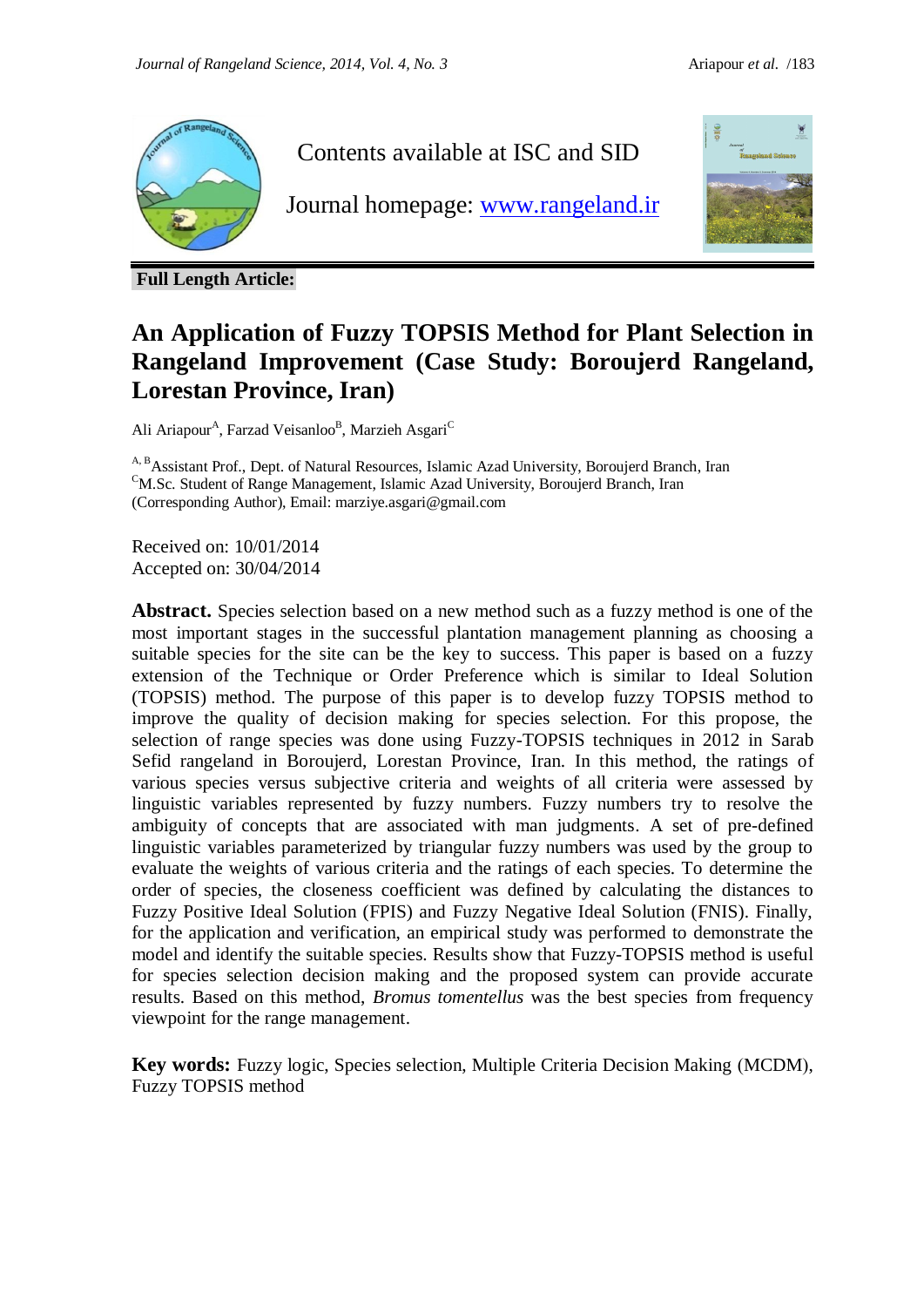## **Introduction**

Nowadays, proper selection of species is the first step in a long term pasture production and critical to achieve a sustainable range management. Hence, selecting the appropriate species for specific pastures where they will grow is practical and cost effective. Knowing criteria for pastures will make the selection much easier, too. There are many factors while considering the species selection for range management. Selecting the suitable range species is a vital and complex decision for the range managers.

 The application of fuzzy set theory to multi-criteria evaluation methods has proven to be an effective approach (Mashayekhan and Mahiny, 2011). General utility of the alternatives with respect to all criteria is often measured by a fuzzy number where the alternatives are ranked based on the comparison of their corresponding fuzzy utilities (Chen and Hwang, 1992).

 Technique for Order Preference by Similarity to Ideal Solution (TOPSIS) method which is initially proposed by (Hwang and Yoon,  $1981$ ) is one of the well-known MCDM methods. In the classical TOPSIS, the rating and weight of criteria are known precisely. In a realworld situation, because of incomplete or non-obtainable information, human judgments including preferences are often vague and cannot estimate the preferences with an exact numerical data which are not often so deterministic; therefore, they usually are imprecise so that we try to extend TOPSIS for impressive data (Chen and Hwang, 1992; Hwang and Yoon, 1981). To resolve the ambiguity frequently arising in information from human judgments, fuzzy set theory has been incorporated in many MCDM methods including TOPSIS.

 TOPSIS method is a technique for order preference by similarity to ideal solution. TOPSIS is one of the renowned

methods for classical Multi-Criteria Decision-Making (MCDM) problems defining the positive and negative ideal solutions to maximize the benefit criteria and minimize the cost criteria (Hashemi and Amiri, 2013).

 In fuzzy TOPSIS, all the ratings and weights are defined by the means of linguistic variables. A number of fuzzy TOPSIS methods and applications have been developed in recent years. Triantaphyllou and Lin (1996) developed a fuzzy TOPSIS method in which relative closeness for each alternative is evaluated based on fuzzy arithmetic operations. Liang (1999) proposed fuzzy MCDM based on the ideal and anti-ideal concepts. Chen and Tsao (2008) extended the TOPSIS method based on Intervalvalued fuzzy sets in decision analysis. Jahan shahloo *et al.* (2006) and Chu and Lin (2009) extended the fuzzy TOPSIS method based on alpha level sets with the interval arithmetic. Chen and Lee (2010) operated fuzzy TOPSIS based on type-2 fuzzy TOPSIS method in order to provide additional degree of freedom to represent the uncertainty and fuzziness of the real world. Fuzzy TOPSIS has been introduced for various multi-attribute decision making problems. Yong (2006) used fuzzy TOPSIS for plant location selection and Chen *et al.* (2006) used fuzzy TOPSIS for the supplier selection. Ashtiani *et al.* (2008) used the intervalvalued fuzzy TOPSIS method aiming to solve MCDM problems in which the weights of criteria are unequal using interval-valued fuzzy sets' concepts. TOPSIS method has become a popular multiple criteria decision technique due to its theoretical rigorousness Deng *et al.*, 2000), a sound logic one that represents the human rationale for the selection (Shih *et al.*, 2007) and the fact that has been proved as one of the most appropriate methods for solving traversal rank (Zanakis *et al.*, 1998). Recently, some researchers have focused on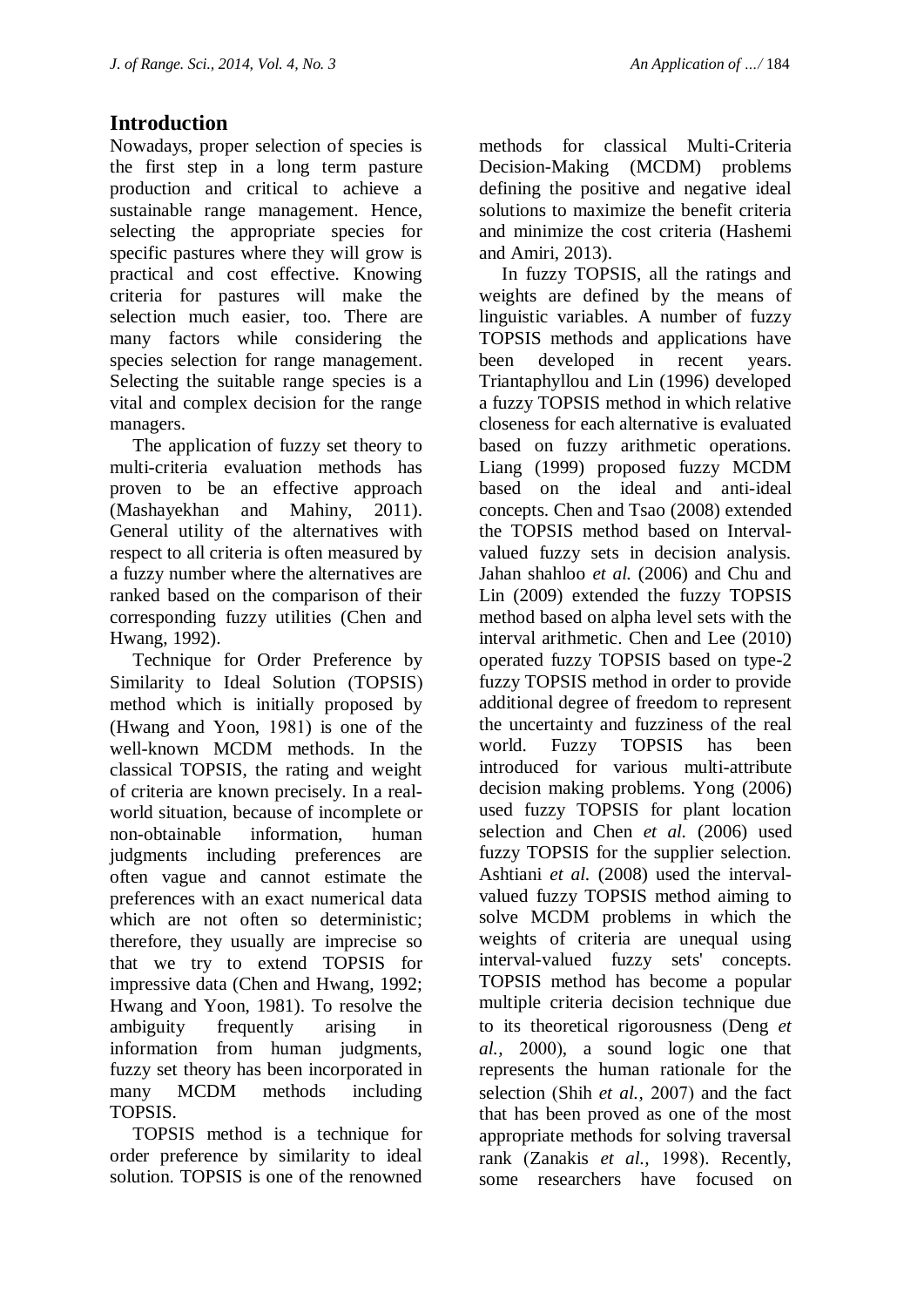developing fuzzy TOPSIS methods to deal with imprecise information. Sun and Lin  $(2009)$  applied fuzzy TOPSIS to evaluate the competitive advantages of shopping websites. Chamodrakas *et al.* (2009) employed fuzzy TOPSIS to help suppliers to evaluate customers within the order acceptance process so that the resource allocation and the priority of orders could be identified. Chu and Lin (2009) designed a fuzzy TOPSIS model based on the interval arithmetic of fuzzy numbers. Kahraman *et al.* (2009) proposed an interactive group decision making methodology based on fuzzy TOPSIS to select information system providers using multiple criteria. Chen and Tsao (2008) extended the TOPSIS method based on interval-valued fuzzy sets in decision analysis. Abo-Sinna *et al.* (2008) extended the TOPSIS approach to solve multi-objective large-scale nonlinear programming problems with block angular structure. Lin and Chang (2008) applied fuzzy TOPSIS for the order selection and pricing the make-to-order products when orders exceed production capacity. Li  $(2007)$  developed a Compromise Ratio (CR) methodology for Fuzzy Multi-Attribute Group Decision Making (FMAGDM) which is an important part of decision support system. Wang and Chang (2007) utilized fuzzy TOPSIS to help the Air Force Academy in Taiwan to select the optimal initial training aircraft in a fuzzy environment. Wang and Lee  $(2007)$ generalized TOPSIS to a fuzzy multicriteria group decision-making approach by proposing two operators Up and Low which satisfy the partial ordering relation in fuzzy numbers to find positive and negative ideal solutions. When ones lack explicit parameters, they should use TOPSIS (Caterino *et al.,* 2008).

 TOPSIS seems to be a procedure suitable to the decision problem about the species selection for the range management since it allows the selection of only one solution as the best one and it

is able to manage each kind of variables and each type of criteria (Caterino *et al.,* 2008; Chu *et al.,* 2007).

 Major purpose of this paper is the application of fuzzy TOPSIS based on the concept of positive and negative ideal solutions to select suitable range species while no published paper considered selecting suitable range species in rangeland study with fuzzy logic. Considering the fuzzy data, linguistic variables are applied to determine the weights of all criteria and the rating of each species with respect to each criterion. A fuzzy decision matrix and a weighted normalized fuzzy decision matrix are generated.

 There are many examples of different applications of fuzzy TOPSIS in literature including plant location selection based on fuzzy TOPSIS (Yong, 2006), comparison of Fuzzy AHP and Fuzzy TOPSIS methods for plant species selection (Alavi and Alinejad-Rokny, 2011), plant type selection for the reclamation of Sarcheshmeh Copper Mine in Iran by Fuzzy-TOPSIS method (Alavi *et al.,* 2012) using fuzzy TOPSIS method for mineral processing plant site selection (Ataei *et al.,* 2012) and A decision support system for the selection of solar power plant location by applying Fuzzy AHP and Fuzzy TOPSIS.

 According to the concept of TOPSIS, the Fuzzy Positive Ideal Solution (FPIS) and the Fuzzy Negative Ideal Solution (FNIS) are applied. Advantages of new FPIS and FNIS are to present a more reliable and easier way which guarantees that the preferred species is closer to the positive ideal solution and farther from the final negative ideal solution. Based on closeness coefficient values, we verify the ranking order of all species and select the best species.

 This study aims to develop fuzzy TOPSIS method in order to improve the quality of decision making for species selection.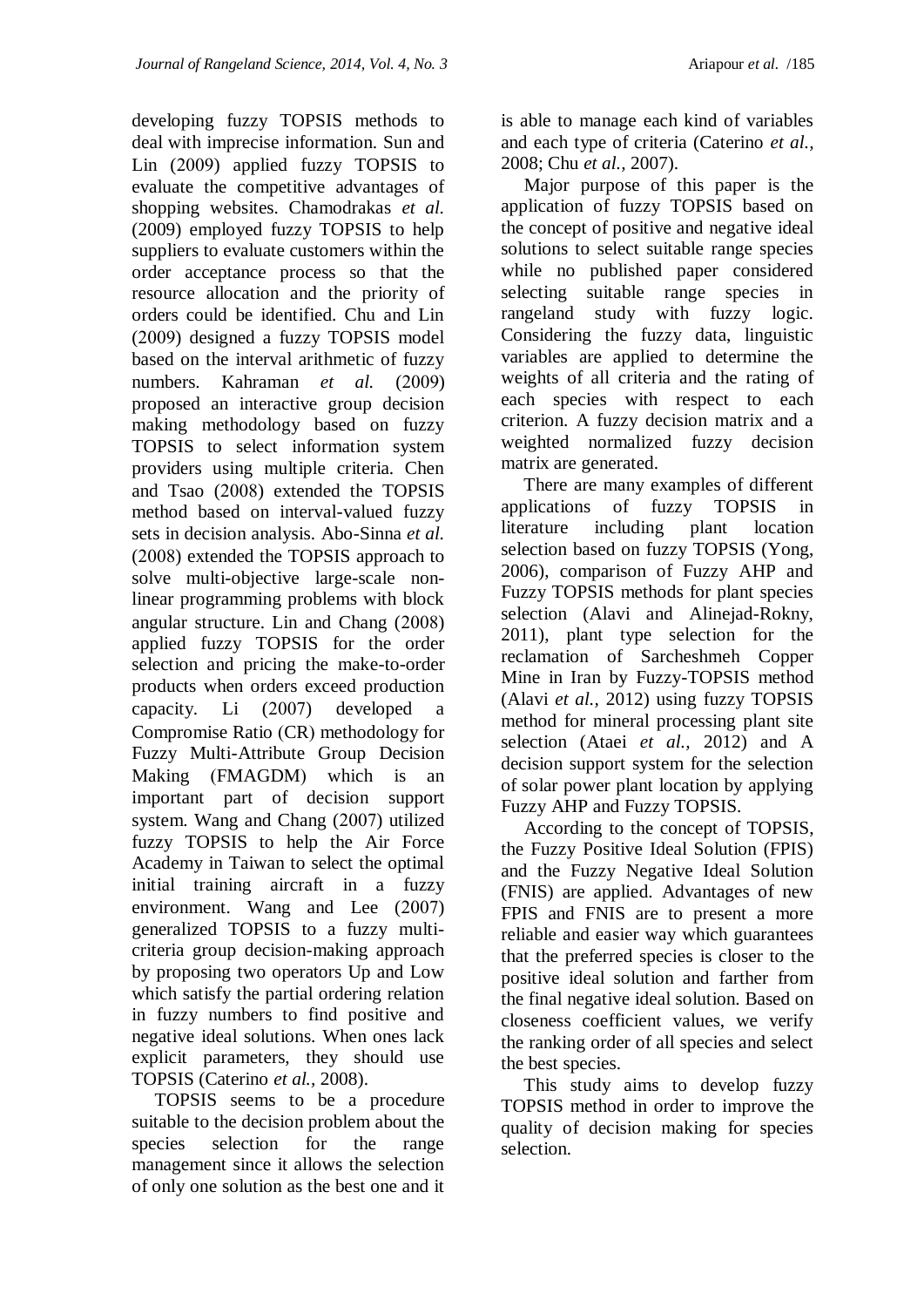#### **Materials and Methods Study area**

The study area is located in 46º36′48″- 48º27′46″ eastern longitudes and 33º53′31″- 33º58′24″ northern latitudes in Lorestan Province of Iran. The elevation range is 1974-3451 m above sea level and the average elevation is 2641 m. Mean 20 year rainfall of the zone is 450.9 mm. Maximum and minimum annual temperature rates are 39.2 and 11.5 ºC, respectively. This zone is dry about 4 to 5 months a year (Fig. 1).



**Fig. 1.** Geographic location of Sarab Sefid in Lorestan province, Iran (Ariapour *et al.,* 2013)

#### **Fuzzy sets and fuzzy numbers**

Fuzzy set theory introduced by Zadeh (1965) to deal with the problems in which a source of vagueness is involved has been utilized for incorporating the imprecise data into the decision framework. A fuzzy set  $\tilde{A}$  can be defined mathematically by a membership function  $\mu_A(x)$ which assigns each element x in the universe of discourse x a real number in the interval [0, 1]. A triangular fuzzy number  $\tilde{A}$  can be defined by a triplet (a, b, c) as illustrated in Fig. 2.



The membership function  $\mu_A(x)$  is defined as below (Equation 1):

$$
\mu_{\overline{A}}(X) \begin{cases} \frac{x-a}{b-a} & a \leq x \leq b \\ \frac{x-c}{b-c} & b \leq x \leq c \\ 0 & otherwise \end{cases}
$$
 (Equation 1)

Where

a, b, c: fuzzy numbers

x: membership function

Basic arithmetic operations on triangular fuzzy numbers  $A_1 = (a_1 1, b_1 1, c_1 1)$ , where

 $a_1 \leq b_1 \leq c_1$  and  $A_2 = (a_1(2), b_1 2, c_1 2)$ , and  $a_2 \leq b_2 \leq c_2$ , can be shown as follows (Equations 2, 3, 4, 5): Addition:  $\overline{A_1 \oplus B_1} = (a_1 + a_2, b_1 + a_2)$  $b_2, c_1 + c_2$  (Equation 2) Subtraction:  $\overline{A_1 \theta B_1} = (a$  $b_2, c_1 - a_2$ )(Equation 3)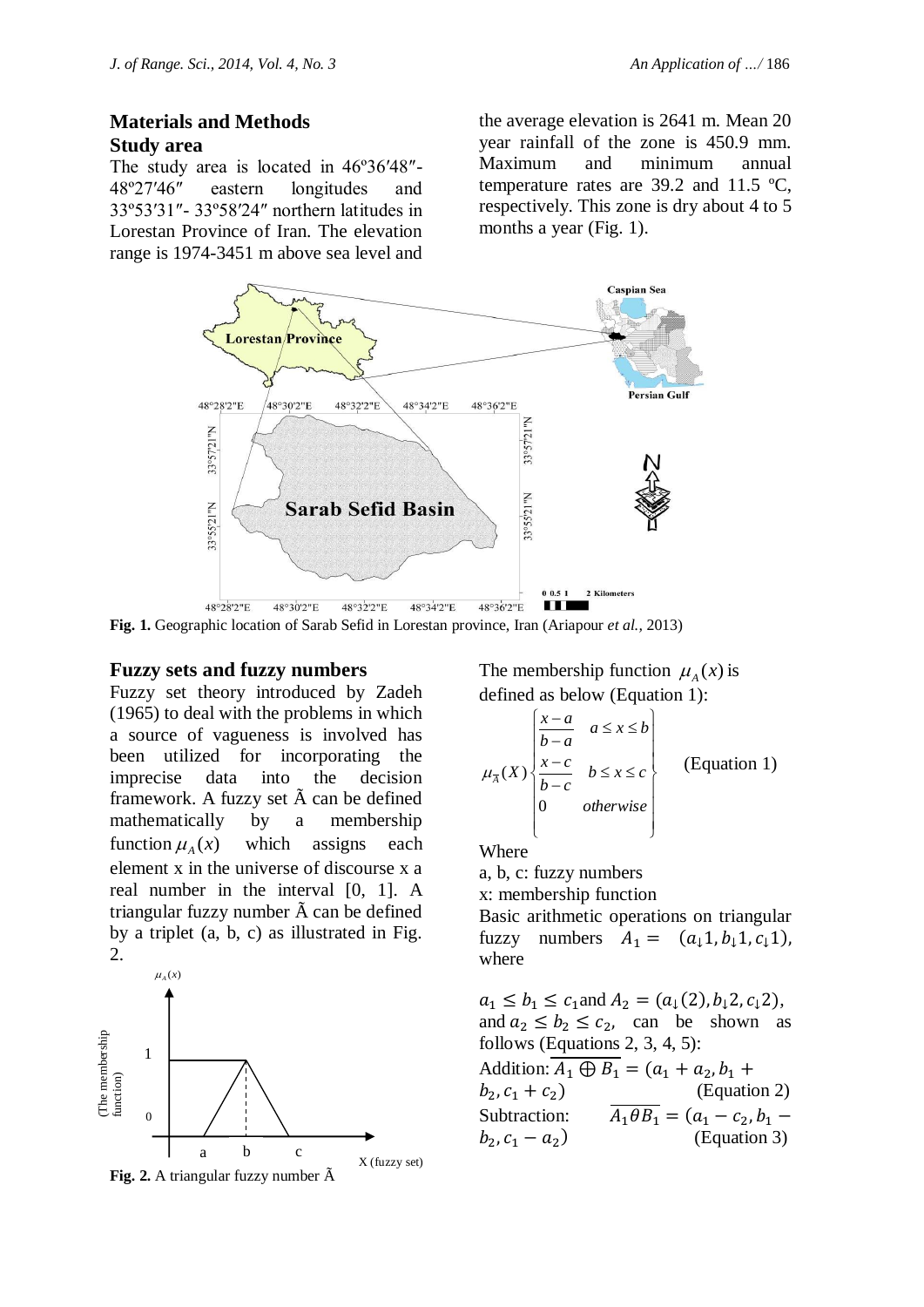Multiplication: if K is a scalar  $K \otimes A_1 =$  $(ka_1, kb_1, kc_1 \quad k > 0$  $\binom{n}{k}$ ( Equation 4)  $A_1 \otimes A_2 \cong$  $(a_1a_2, b_1b_2, c_1c_2)$ , if  $a_1 \ge 0, a_2 \ge 0$ Division:  $A_1 \emptyset A_2 \cong \left(\frac{a}{b}\right)$  $\frac{a_2}{c_2}$ ,  $\frac{b}{b}$  $\overline{c}$  $\frac{c_1}{a_2}\big),$ b

(Equation 5)

Although multiplication and division operations on triangular fuzzy numbers do not necessarily yield a triangular fuzzy number, triangular fuzzy number approximations can be used for many practical applications (Kaufman and Gupta, 1988). Triangular fuzzy numbers are appropriate for quantifying the vague information about most decision problems including species selection for range management. The primary reason for using triangular fuzzy numbers can be

stated as their intuitive and computational-efficient representation (Karsak, 2002). A linguistic variable is defined as a variable whose values are not numbers but words or sentences in natural or artificial language. The concept of a linguistic variable appears as a useful tool for providing approximate characterization of phenomena that are too complex or ill defined to be described in conventional quantitative terms (Zadeh, 1975).

### **Methodology Fuzzy TOPSIS method**

This study applied the TOPSIS method for the species selection in the rangeland of Lorestan province as shown in Fig. 3.



**Fig. 3.** A schematic outline of fuzzy TOPSIS methodology

Important species that have been working on them are *Bromus tomentellus, Astragalus gossypinus* and *Hordeum bulbosum.*

 In this study, there were four criteria that are palatability, resistance against lime, resistance against flood water and protection of soil. The importance weights of various criteria and the ratings

of qualitative criteria are considered as linguistic variables (very poor, poor, poor, medium poor, fair, medium good, good, very good).

 This study uses this method to select species for range management. TOPSIS views a MADM problem with m alternatives as a geometric system with m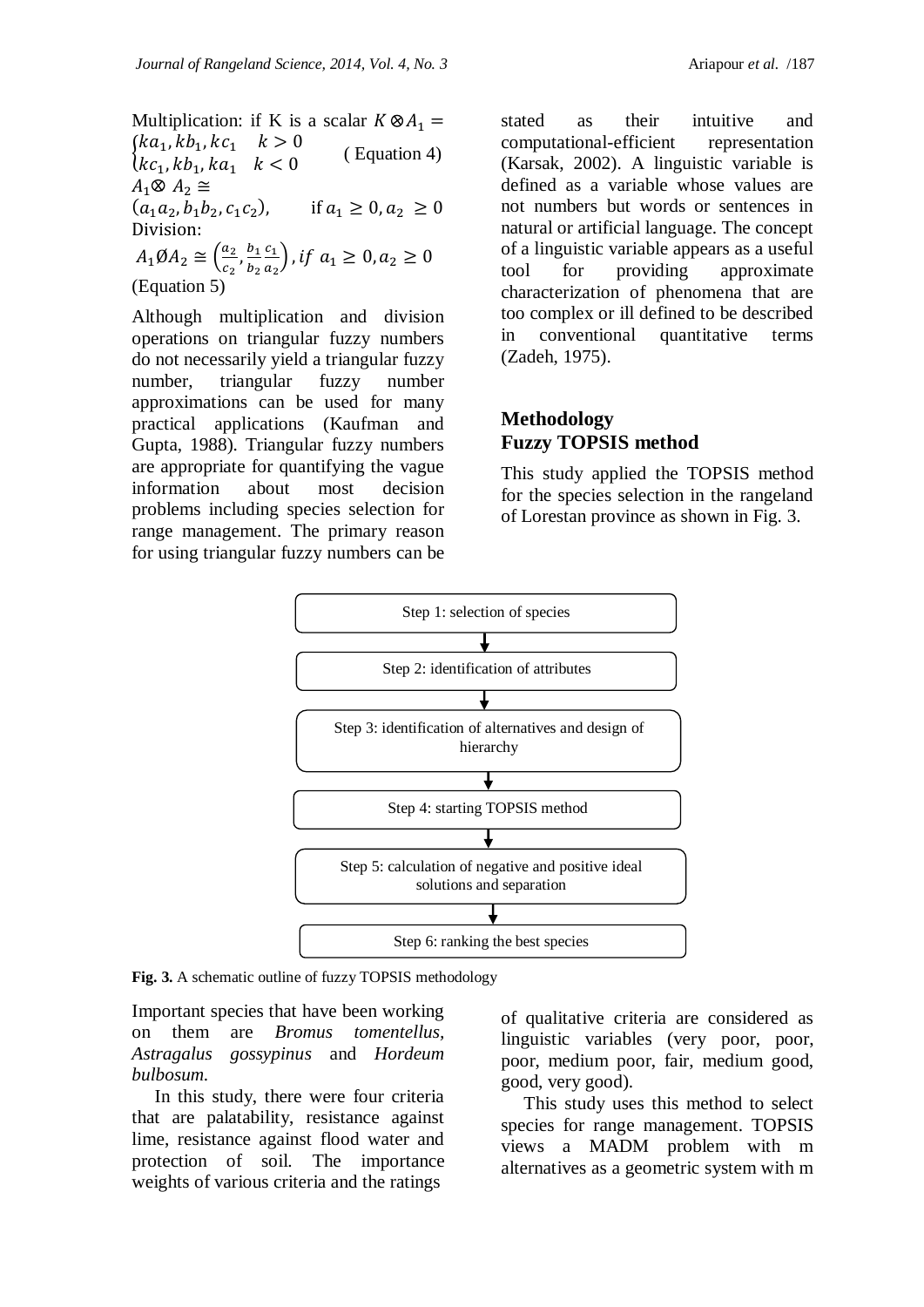points in the n-dimensional space. The method is based on the concept that the chosen alternative should have the shortest distance from the positive ideal solution and the longest distance from the negative ideal solution. TOPSIS defines an index called similarity to the positive ideal solution and the remoteness from the negative ideal solution. Then, the method chooses an alternative with the maximum similarity to the positive ideal solution (Wang and Chang, 2007). It is often difficult for a decision maker to assign a precise performance rating to an alternative for the desired attributes. The merit of using a fuzzy approach is to assign the relative importance of attributes using fuzzy numbers instead of precise numbers. This discussion extends the TOPSIS to the fuzzy environment (Yang and Hung, 2007). This method is particularly suitable for solving the group decision-making problem in a fuzzy environment. The rationale of fuzzy theory is reviewed briefly before the development of fuzzy TOPSIS.

 TOPSIS process defined by Chen and Hwang (1992) is carried out as follows:

- 1. Create an evaluation matrix consisting of criteria and alternatives;
- 2. The matrix is normalized based on the normalization method;
- 3. Calculate the weighted normalized decision matrix;
- 4. Determine the worst alternative and the best alternative;
- 5. Calculate the distance between the alternative and worst or best conditions;
- 6. Calculate the similarity to the worst conditions;
- 7. Rank the alternatives.

The mathematics concept borrowed from Ashtiani *et al*. (2008) is described as follows:

Step 1: Determine the weighting of evaluation criteria

A systematic approach to extend the TOPSIS is proposed to select species in a fuzzy environment here. In this paper, the importance weights of various criteria and the ratings of qualitative criteria are considered aslinguistic variables(Table 1) (Chen *et al.,* 2006).

| Linguistic Variable | Corresponding Triangular Fuzzy Number |
|---------------------|---------------------------------------|
| Very poor           | (0.0, 0.0, 0.1)                       |
| Poor                | (0.0, 0.1, 0.3)                       |
| Medium poor         | (0.1, 0.3, 0.5)                       |
| Fair                | (0.3, 0.5, 0.7)                       |
| Medium good         | (0.5, 0.7, 0.9)                       |
| Good                | (0.7, 0.9, 1.0)                       |
| Very good           | (0.9, 1.0, 1.0)                       |

**Table 1.** Linguistic scales for the importance of each criterion

Step 2: Construct the fuzzy decision matrix and choose the appropriate linguistic variables for the alternatives with respect to criteria (Equation 6).

$$
D = A_i \begin{bmatrix} x_1 & x_j & x_n \\ \tilde{x}_{11} & \tilde{x}_{1j} & \tilde{x}_{1n} \\ \tilde{x}_{i1} & \tilde{x}_{ij} & \tilde{x}_{in} \\ A_m \tilde{x}_{m1} & \tilde{x}_{mj} & \tilde{x}_{mn} \end{bmatrix}
$$

 $\tilde{x}_{ij}=\frac{1}{\nu}$  $\frac{1}{k}(\tilde{x}_{ij}^1 + \tilde{x}_{ij}^2 + \cdots + \tilde{x}_{ij}^k)$  (Equation 6) Where

 $\tilde{\chi}_{ijk}$  is a rating of alternative

 $A_i$  with respect to criterion

 $c_i$  is evaluated by k expert and

 $\widetilde{\chi}_{ijk}$  =  $(a_{ijk}, b_{ijk}, c_{ijk})$ .

Step 3: Normalize the fuzzy decision matrix

The normalized fuzzy decision matrix denoted by  $\widetilde{R}$  is shown as follows (Equation 7):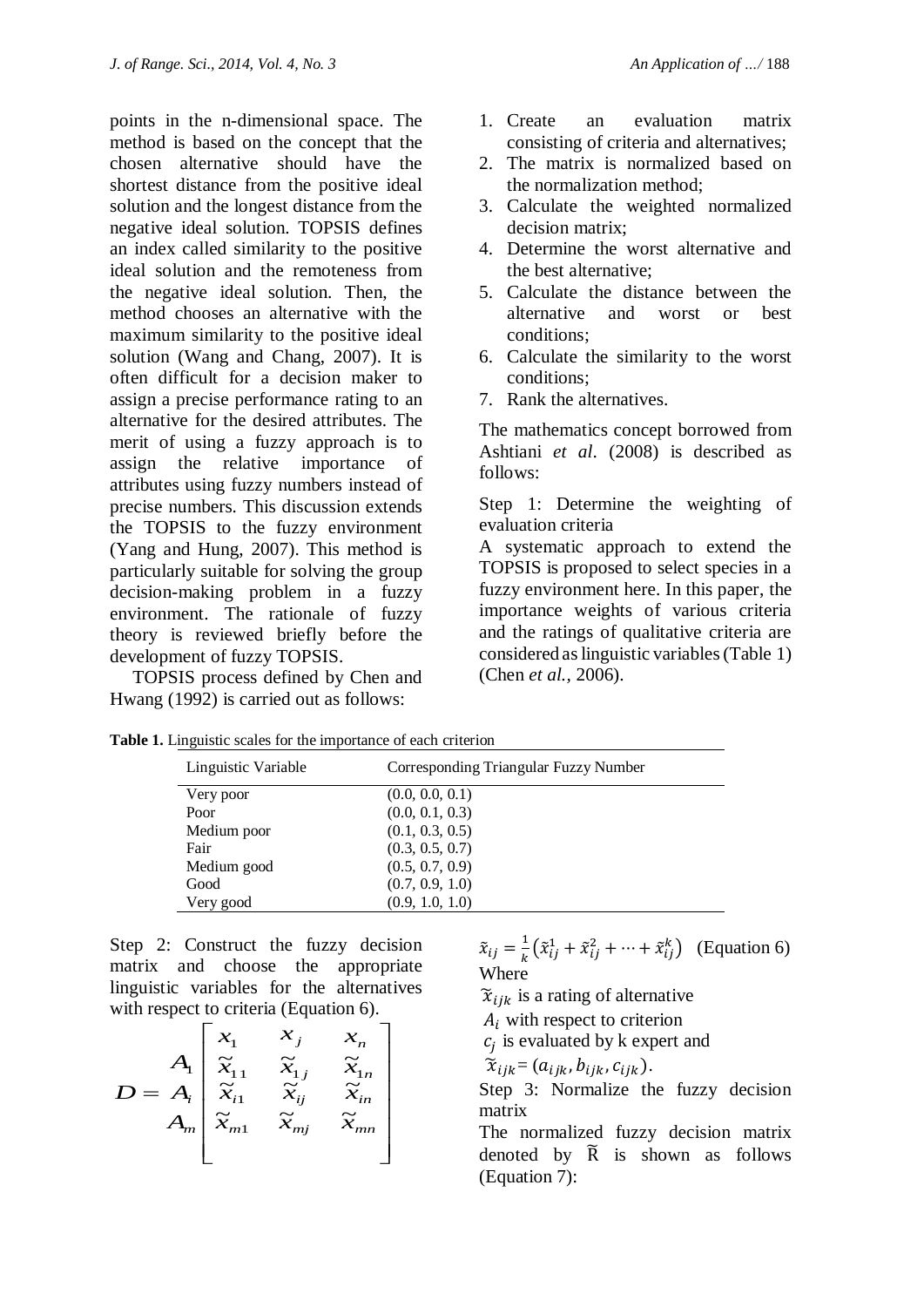$$
\tilde{R} = [\tilde{r}_{ij}]_{\text{m.n}} \quad i=1, 2, ..., m; j=1, 2, ...
$$
  
 
$$
n \quad (\text{Equation 7})
$$

Then, the normalization process can be performed by the following (Equation 8):

$$
\tilde{r}_{ij} = \left(\frac{a_{ij}}{c_j^+}, \frac{b_{ij}}{c_j^+}, \frac{c_{ij}}{c_j^+}\right) \qquad c_j^+ = \max_j c_{ij}
$$
\n(Equation 8)

The normalized  $\tilde{r}_{ij}$  is still a triangular fuzzy number. For trapezoidal fuzzy numbers, the normalization process can be conducted in the same way. The weighted fuzzy normalized decision matrix is shown as the following matrix  $\tilde{V}$ (Equations 9 and 10):

 $\tilde{V} = [\tilde{V}_{ij}]_{\text{m.n.}}$   $i=1, 2, ..., m; j=1, 2, ..., n$ (Equation 9)

$$
\tilde{V}_{ij} = \tilde{r}_{ij(.)}\tilde{W}_{ij}
$$
 (Equation 10)

Step 4: Determine the Fuzzy Positive Ideal Solution (FPIS) and Fuzzy Negative Ideal Solution (FNIS)

According to the weighted normalized fuzzy decision matrix*,* we know that the elements  $\tilde{V}_{ij}$  are normalized positive TFNs and their ranges belong to the closed interval [0*,* 1]. Then*,* we can define the FPIS  $A^+$  and FNIS  $A^-$  as follows (Equations 11 and 12):

 $A^+ = (\tilde{V}_1^+, \tilde{V}_2^+, ..., \tilde{V}_n^+)$  )(Equation 11)  $A^- = (\tilde{V}_1^- , \tilde{V}_2^- , \dots, \tilde{V}_n^- )$  )(Equation 12)  $\widetilde{V}_I^+$  = (1, 1, 1) and  $\widetilde{V}_I^-$  = (0, 0, 0) j=1*,* 2*,* …*,* n

Step 5: Calculate the distance of each alternative from FPIS and FNIS

The distances  $(d_i^+$  and  $d_i^-$ ) of each alternative  $A^+$  from and  $A^-$ can be currently calculated by the area compensation method (Equations 13 and 14).

$$
d_i^+ = \sqrt{1/3 \sum_{j=1}^n (\tilde{V}_{ij} - V_j^+)^2}
$$
  
(Equation 13)

$$
d_i^- = \sqrt{\frac{1}{3} \sum_{j=1}^n (\tilde{V}_{ij} - V_j^-)^2}
$$
  
(Equation 14)

Step 6: Obtain the closeness coefficient (cc) and rank the order of alternatives

 $CC<sub>i</sub>$  is defined to determine the ranking order of all alternatives once  $d_i^+$  and  $d_i^$ of each alternative have been calculated. Similarities to ideal solution should be calculated. This step solves the similarities to an ideal solution by (Equation 15):

$$
CCi = \frac{d^{2}}{d^{2} + d^{2}}, \qquad i = 1, 2, ..., m
$$
  
(Equation 15)

According to the  $CC_i$ , we can determine the ranking order of all alternatives and select the best one from a set of feasible alternatives. In recent years*,* some fuzzy TOPSIS methods were developed in a different applied field. Lin and Chang (2008) adopted fuzzy TOPSIS for the order selection and pricing of manufacture (supplier) with make-toorder- basis when orders exceed the production capacity.

#### **Illustrative**

The proposed approach was applied in a species selection process located in Lorestan, Iran. We worked out a numerical example to illustrate our TOPSIS method for decision making problems. Through the literature investigation and experts' opinions, four main criteria were selected. Several criteria are concerned and in this study, these are palatability, resistance against lime, protection of soil and resistance against flood water. The hierarchical structure of this decision problem is shown in Fig. 4. Experts' opinions develop the fuzzy criteria and use the linguistic variables (Table 1) to assess the ratings of alternatives with respect to each criterion as showed in Table 2. We get the decision matrix of fuzzy ratings of conceivable alternatives with respect to criteria as in Equation 7 and the weights of criteria and then, construct the fuzzy decision matrix, fuzzy weight matrix and normalized fuzzy decision matrix shown in Tables 2, 3 and 4 as defined by (Equation 6).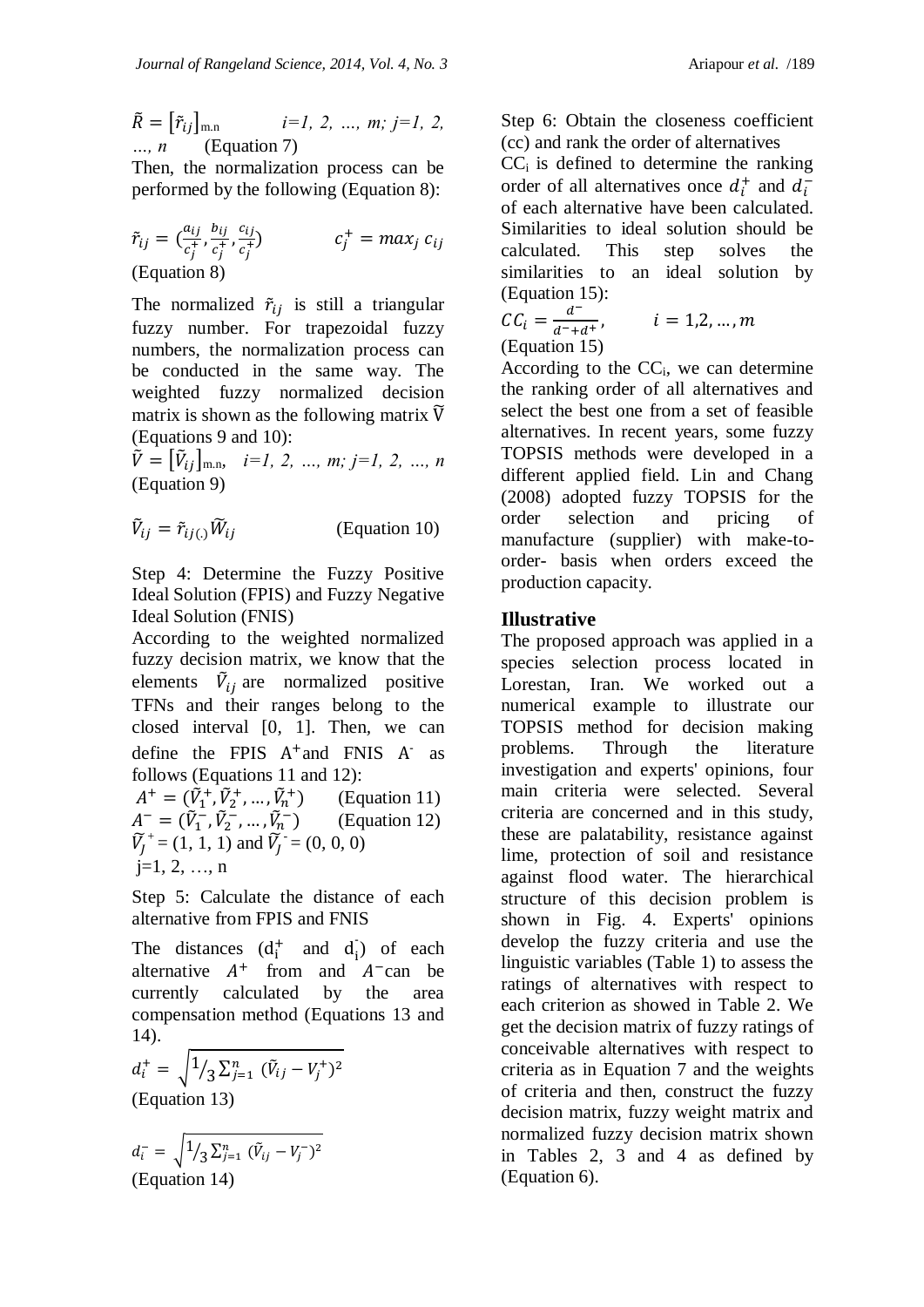

**Fig. 4.** Hierarchical structure of species selection process

| Table 2. Fuzzy decision matrix and fuzzy weights of criteria |  |  |  |  |  |  |  |
|--------------------------------------------------------------|--|--|--|--|--|--|--|
|--------------------------------------------------------------|--|--|--|--|--|--|--|

| <b>Species</b>            | Palatability  | Resistance<br>Against Lime | Protection<br>of Soil | <b>Resistance Against</b><br>Flood Water |
|---------------------------|---------------|----------------------------|-----------------------|------------------------------------------|
| <i>Bromus tomentellus</i> | (9, 10, 10)   | (7, 9, 10)                 | (7, 9, 10)            | (3, 5, 7)                                |
| Astragalus gossypinus     | (1, 3, 5)     | (7, 9, 10)                 | (9, 10, 10)           | (5, 7, 9)                                |
| Hordeum bulbosum          | (3, 5, 7)     | (7, 9, 10)                 | (7, 9, 10)            | (3, 5, 7)                                |
| weight                    | (0.7, 0.9, 1) | (0, 0.1, 0.3)              | (0.9, 1, 1)           | (0.5, 0.7, 0.9)                          |

|  | Table 3. Normalized fuzzy decision matrix |  |  |  |
|--|-------------------------------------------|--|--|--|
|--|-------------------------------------------|--|--|--|

| <b>Species</b>            | Palatability     | Resistance<br><b>Against Lime</b> | Protection<br>of Soil | <b>Resistance Against</b><br>Flood Water |  |
|---------------------------|------------------|-----------------------------------|-----------------------|------------------------------------------|--|
| <i>Bromus tomentellus</i> | (1, 1, 1)        | (1, 1, 1)                         | (0.77, 0.9, 1)        | (0.6, 0.71, 0.77)                        |  |
| Astragalus gossypinus     | (0.11, 0.3, 0.5) | (1, 1, 1)                         | (1, 1, 1)             | (1, 1, 1)                                |  |
| Hordeum bulbosum          | (0.33, 0.5, 0.7) |                                   | (1, 1, 1)             | (0.6, 0.71, 0.77)                        |  |
|                           |                  |                                   |                       |                                          |  |

| <b>Species</b>            | Palatability      | Resistance<br>Against Lime | Protection<br>of Soil | Resistance Against<br>Flood Water |
|---------------------------|-------------------|----------------------------|-----------------------|-----------------------------------|
| <i>Bromus tomentellus</i> | (0.7, 0.9, 1)     | (0, 0.1, 0.3)              | (0.7, 0.9, 1)         | (0.3, 0.5, 0.7)                   |
| Astragalus gossypinus     | (0.07, 0.27, 0.5) | (0, 0.1, 0.3)              | (0.9, 1, 1)           | (0.5, 0.7, 0.9)                   |
| Hordeum bulbosum          | (0.23, 0.45, 0.7) | (0, 0.1, 0.3)              | (0.9, 1, 1)           | (0.3, 0.5, 0.7)                   |
|                           |                   |                            |                       |                                   |

By equations (10) and (11), the ideal and negative ideal solution casn be obtained as:

= (0.7*,* 0.9*,* 1) (0*,* 0.1*,* 0.3) (0.9*,* 1*,* 1) (0.5*,* 0.7*,* 0.9)

= (0.07*,* 0.27*,* 0.5) (0*,* 0.1*,* 0.3) (0.7*,* 0.9*,* 1) (0.3*,* 0.5*,* 0.7)

#### **Results and Discussion**

In this paper, we propose fuzzy TOPSIS method and real application related to the species selection in Lorestan Province, Iran. In order to rank the selected species, the researchers used TOPSIS method. In TOPSIS, distance from ideal and antiideal solutions was calculated and the procedure of TOPSIS has been defined in Fig. 2; an empirical case study for species

selection is used to exemplify the approach. As a result, the proposed method is practical for solving Multi Criteria Decision Making (MCDM) problems with fuzzy data and ranking species in terms of their relative closeness to the ideal solution.

 By (Equations 12 and 13), the distance of each alternative from ideal and negative ideal solutions can be easily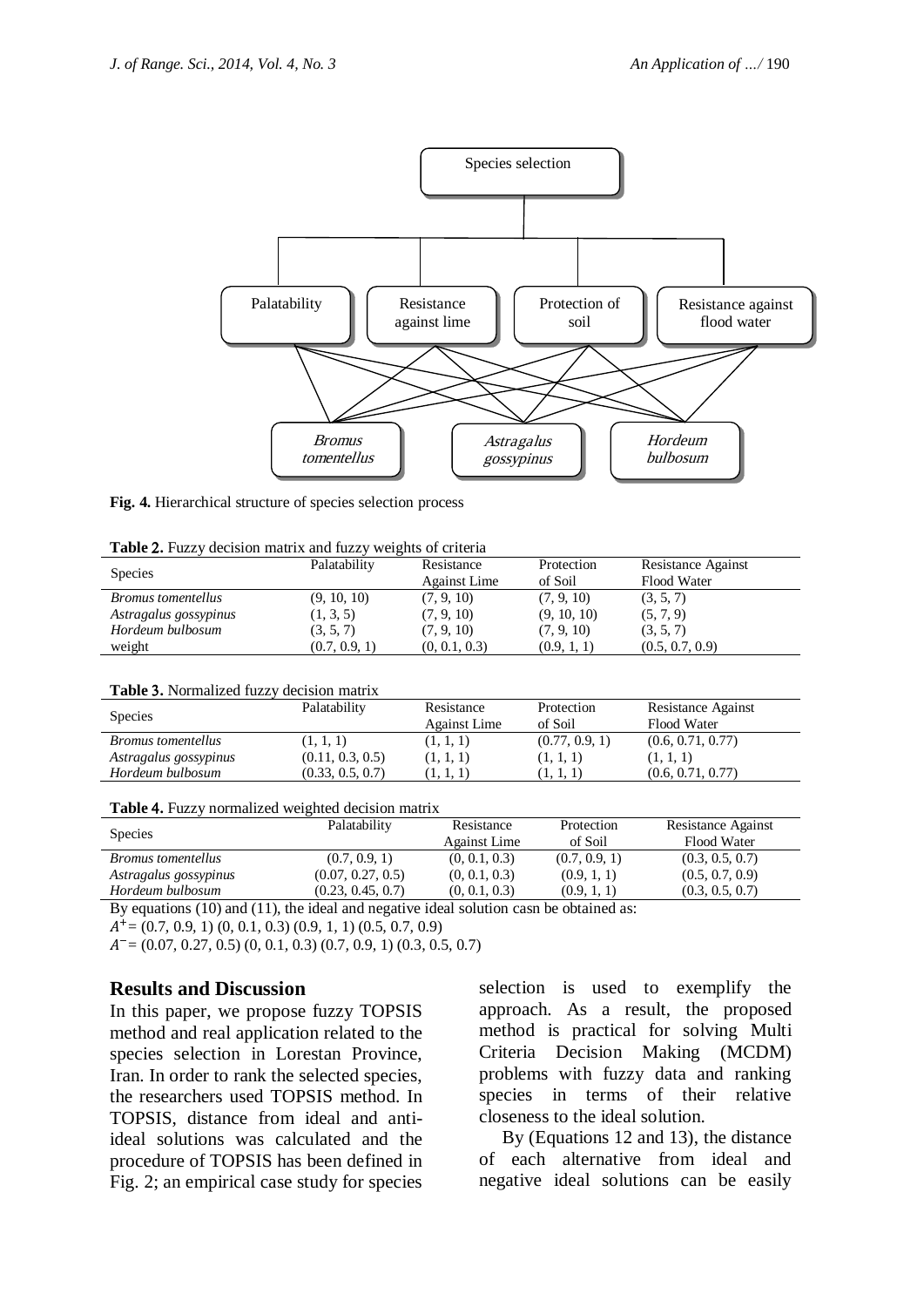obtained and by (Equation 14), the closeness coefficient of each alternative can be produced as  $C_1(Palatability)$ = 0.64,  $C_2$  (Resistance against lime) = 0.358 and  $C_3$  (Protection of soil)= 0.335.

 According to the closeness coefficient*,*  the ranking order of three species is  $A_1$ (*Bromus tomentellus*), A<sub>2</sub> (*Astragalus* 

**Table .** Final evaluation of alternatives

*gossypinus*) and A3 (*Hordeum bulbosum*). Thus, the best species selection for range management is *Bromus tomentellus*. By fuzzy TOPSIS method steps and calculation*,* the ranking of best species are acquired (Table 5).

| <b>Species</b>            |       |       |       | Rank |
|---------------------------|-------|-------|-------|------|
| <i>Bromus tomentellus</i> | 0.329 | 0.589 | 0.640 |      |
| Astragalus gossypinus     | 0.589 | 0.329 | 0.358 |      |
| Hordeum bulbosum          | 0.612 | 0.309 | 0.335 |      |

d + : distances to the Fuzzy Positive Ideal Solution*,* d - : distances to the Fuzzy Negative Ideal Solution*,* CC: Closeness Coefficient

According to experts' opinions through fuzzy TOPSIS approach*,* the best species based on the regional condition is *Bromus tomentellus* and the rank of each species using TOPSIS has come out as (Table 6).

**Table 6.** Species rank calculation

| Species                   | Result | Rank |
|---------------------------|--------|------|
| <i>Bromus tomentellus</i> | 0.640  |      |
| Astragalus gossypinus     | 0.358  |      |
| Hordeum bulbosum          | 0.335  |      |
|                           |        |      |

Natural resources managers, conservation organizations and governments need to prioritize suitable species in order to manage and achieve the best socioeconomic and ecological benefits. Here, we have presented a prioritization system on species selection and species are thus ranked according to the scientific decision makers. Using scientific information on species, this prioritization system can ensure the highest priority species for management. Successful rangeland management plan begins with proper species selection and it is one of the most important decisions in a rangeland. Since proper species selection in rangeland affects a wide range of environments, a multi-criteria approach is needed to deal with this problem while it is easy to use a tool for species prioritization. In present case study, the model uses a multi-criteria technique called TOPSIS which contributes to rank the species relative to environmental conditions. According to the outcomes of

the research, multi attribute decision making is an appropriate model and TOPSIS is a proper technique to select species in rangeland management plan.

 In this approach, the distance values of each alternative from ideal and antiideal solutions are calculated using the concept of ranking fuzzy numbers.

 Finally, the closeness coefficients are defined to attain the ranking order of all alternative strategies. In fact, this method is very simple and flexible. Hence, it is expected that the proposed method in this study may have more potential management applications in future research. According to the decision maker's preferences, we use TOPSIS method and rank the species. Information provided in this paper is useful for decision-making process and many valuable purposes such as rehabilitee of rangeland and planning.

 Decision makers face the uncertainty and vagueness from subjective perceptions and experiences in the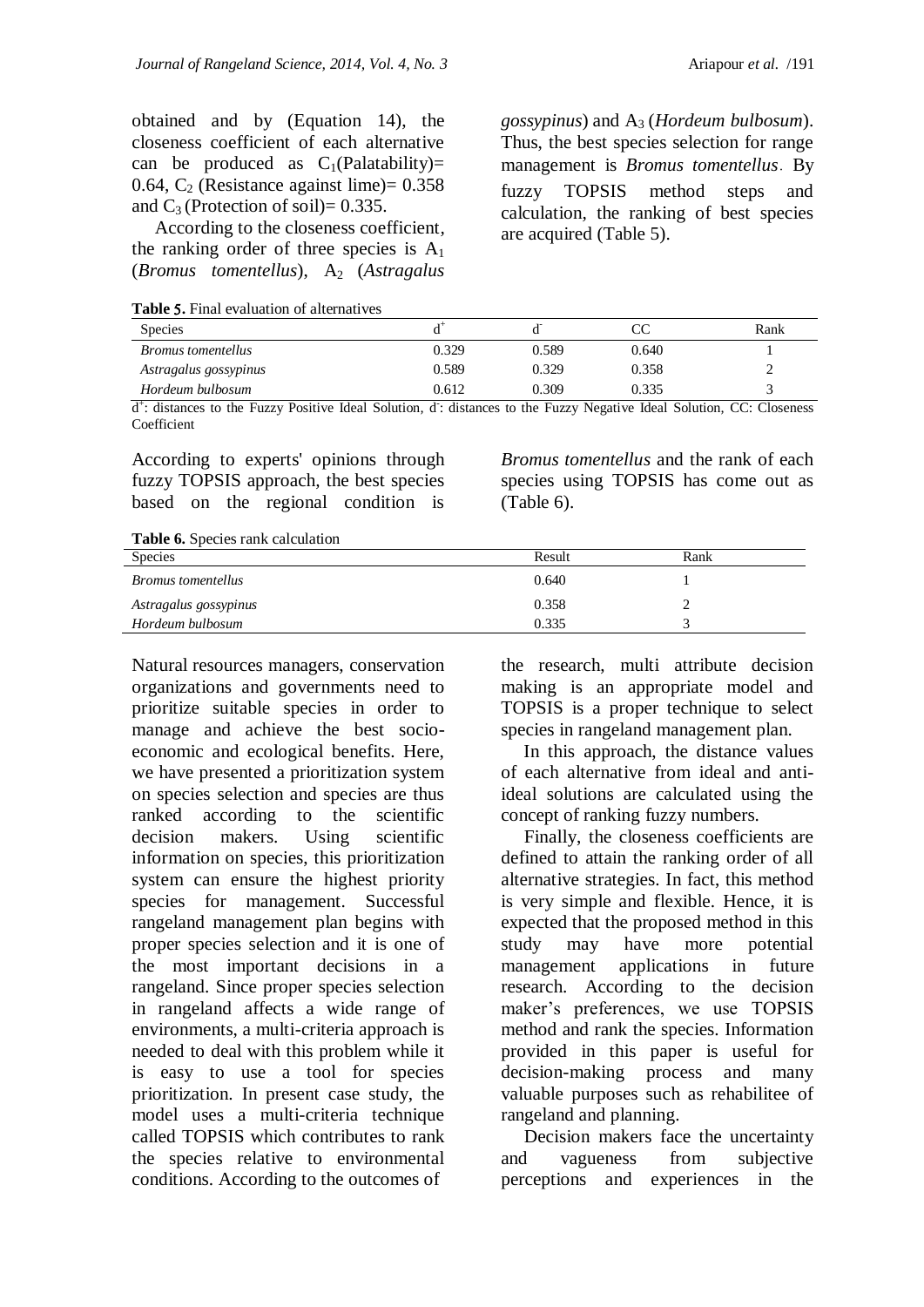decision-making process (Ertugrul and Karakasoglu, 2006). Using fuzzy TOPSIS, uncertainty and vagueness from subjective perceptions and experiences of decision maker can be effectively represented to achieve a more effective decision. In the case of the large number of decision makers being involved, the proposed approach can obtain the ranking faster. Results are supported by the studies conducted by Zanakis *et al.*  (1998) Deng *et al.* (2000); Shih *et al.*  (2007) and Wang and Chang (2007). They emphasize the significant fuzzy TOPSIS as the well known multiple criteria decision making method.

 In summary, we have presented a framework for prioritizing species according to the environmental conditions which involve palatability, resistance against lime, protection of soil and resistance against flood water. In theory, this framework could be implemented for any groups of species considered for rangeland management and we encourage the use of this framework as a useful prioritization and decision making tool in species selection.

# **Literature Cited**

- Alavi, I., Akbari, A., Alinejad-Rokny, H., 2012. Plant type selection for Sarcheshmeh copper mine by fuzzy TOPSIS method. *An International Jour. Advanced Engineering Technology and Application,* 1(1): 8-13. (In Persian).
- Alavi, I. and Alinejad-Rokny, H., 2011. Comparison of fuzzy TOPSIS method for plant species selection (Case Study: Reclamation Plan of Sungun Copper Mine, Iran). *Australian Jour. Basic and Applied Sciences,* 5(12): 1104-1113. (In Persian).
- Ariapour, A., Hadidi, M, Karami, K. and Amiri. F., 2013. Water resources suitability model by using GIS (Case Study: Boroujerd Rangeland*,*  Sarab Sefid). *Jour. Rangeland Science,* 3(2): 177-188. (In Persian).
- Ataei, M., Karamoozian, M., Kakaei, R. Safari, M., 2012. Using fuzzy TOPSIS method for mineral processing plant site selection. *Arabian Jour. Geosciences,* 10(1): 125-135. (In Persian).
- Abo-Sinna, M. A., Amer, A. H. and Ibrahim, A. S., 2008. Extensions of TOPSIS for large scale multi-objective non-linear programming problems with block angular structure. *Appl. Math. Model,* 32: 292-302.
- Ashtiani, B., Haghighirad, F. Makui A. and Montazer, G. A., 2008. Extension of fuzzy TOPSIS method based on interval-valued fuzzy sets. *Applied Soft Computing,* 9(2): 457-461. (In Persian).
- Caterino, N., Lervolino, I., Manfredi, G. and Cosenza, E., 2008. A comparative analysis of decision making methods for the seismic retrofit of RC buildings. The 14 th World Conference on Earthquake Engineering October 12-17*,*  2008*,* Beijing*,* China.
- Chamodrakas, I., Alexopoulou, N. and Martakos, D., 2009. Customer evaluation for order acceptance using a novel class of fuzzy methods based on TOPSIS. *Expert Syst. Appl.,* 36: 7409- 7415.
- Chen, S. J. and Hwang, C. L., 1992. Fuzzy multi attribute decision making*,* lecture notes in economics and mathematical system series*,* vol. 375. Springer-Verlag New York.
- Chen, C. T., Lin, C. T. and Hwang, S. F., 2006. A fuzzy approach for supplier evaluation and selection in supply chain management. *International Jour. Production Economics,*  102(2): 289-301.
- Chen, T. C. and Tsao, C. Y., 2008. The intervalvalued fuzzy TOPSIS method and experimental analysis*. Fuzzy Sets Syst.* 159(11): 1410-1428.
- Chen, S. M. and Lee, L. W., 2010. Fuzzy multiple attributes group decision-making based on the interval type-2 TOPSIS method. *Expert Systems with Applications,* 37(4): 2790-2798.
- Chu, M. T, Shyu, J, Tzeng, G. H. and Khosla, R., 2007. Comparison among three analytical methods for knowledge communities groupdecision analysis. *Jour. Expert systems with Applications,* 33: 1011-1024.
- Chu, T. C. Lin, Y. C., 2009. An interval arithmetic based fuzzy TOPSIS model*. Expert Syst. Appl.*, 36: 10870-10876.
- Deng, H., Yeh, C. H. and Willis, R. J., 2000. Inter-company comparison using modified TOPSIS with objective weights*. Comput. Oper. Res.,* 27: 963-973.
- Ertugrul, I. and Karakasoglu, N., 2006. Fuzzy TOPSIS method for academic member selection in engineering faculty. International joint conferences on computer*,* information and systems sciences and engineering (CIS2EO6) December 4-14.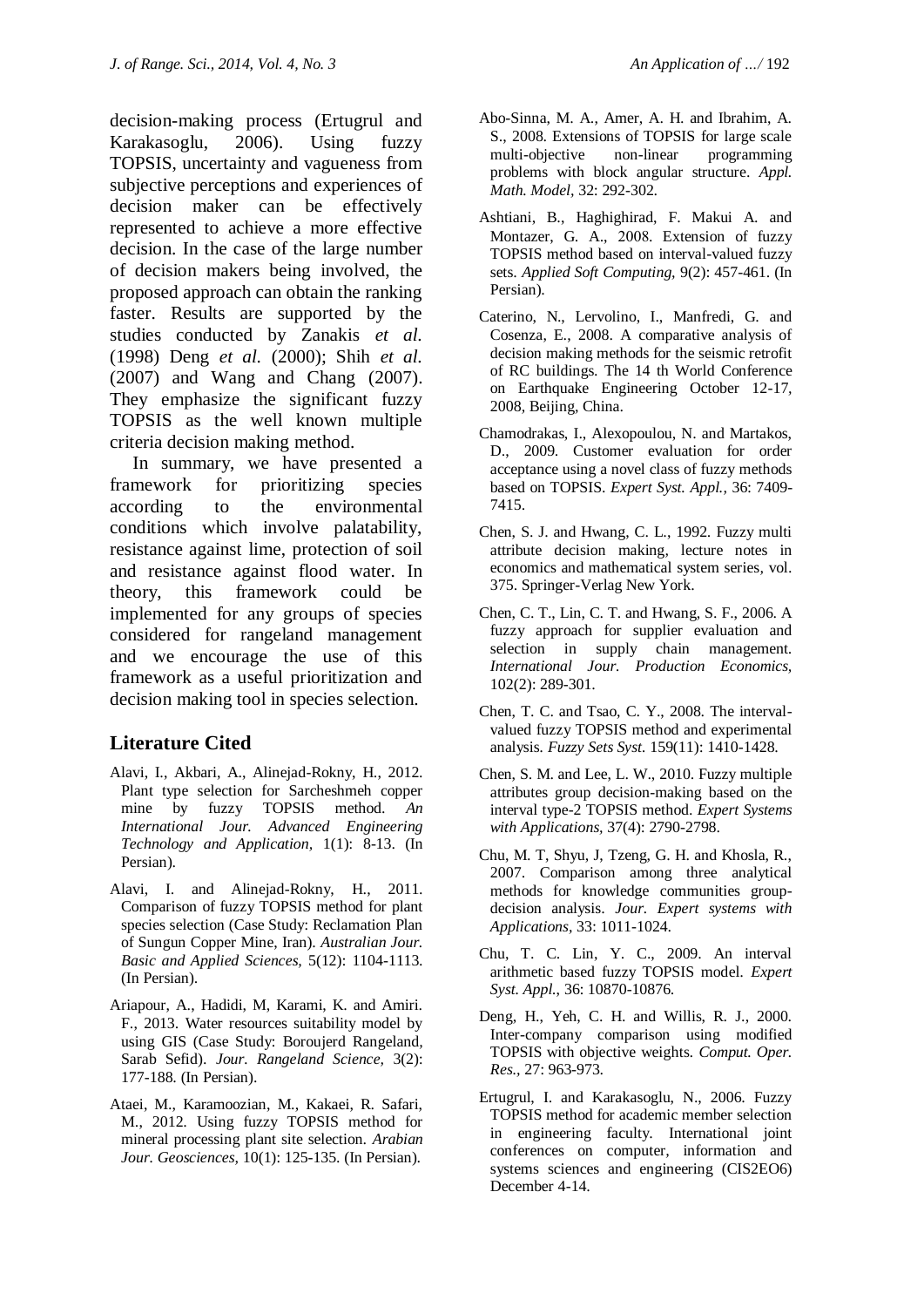- Hashemi, M., and Amiri, M., 2013. Temporal dimension evaluation by fuzzy TOPSIS method. *International Jour. Architecture and Urban Development*, 3(2):1-6. (In Persian).
- Hwang, C. and Yoon, K., 1981. Multiple attribute decision making methods and application*,*  Springer*,* New York. USA.
- Jahanshahloo, G. R., Hosseinzadeh Lotfi, F. and Izadikhah, M., 2006. Extension of the TOPSIS method for decision-making problems with fuzzy data. *Applied Mathematics and Computation,* 181(2): 1544–1551. (In Persian).
- Kahraman, C., Engin, O., Kabak, Ö. and Kaya, Ï., 2009. Information systems outsourcing decisions using a group decision-making approach*. Eng. Appl. Artif. Intell.,* 22: 832-841.
- Karsak, E. E., 2002. Distance-based fuzzy MCDM approach for evaluating flexible manufacturing system alternatives. *International Jour. Production Research,*  40(13): 3167–3181.
- Kaufman, A. and Gupta, M. M., 1988. Introduction of fuzzy arithmetic: Theory and applications*,* Van Nostrand*,* New York.
- Li, D. F., 2007. Compromise ratio method for fuzzy multi-attribute group decision making*. Appl. Soft. Comput.*, 7(3): 807-817.
- Liang, G. S., 1999. Fuzzy MCDM based on ideal and anti-ideal concepts. *European Jour. Operational Research,* 112(3): 682-691.
- Lin, H. T. and Chang, W. L., 2008. Order selection and pricing methods using flexible quantity and fuzzy approach for buyer evaluation. *Eur. Jour. Oper. Res*., 187: 415-428.
- Mashayekhan, A. and Mahiny, S., 2011. A multicriteria evaluation approach to delineation of suitable area for planting trees. *Jour. Rangeland Science,* 1(3): 225-234. (In Persian).
- Shih, H. S., Shyur, H. J. and Lee, E. S., 2007. An extension of TOPSIS for group decision making*,* Math. *Comput. Model*, 45: 801-813.
- Sun, C. C. and Lin, G. T. R., 2009. Using fuzzy TOPSIS method for evaluating the competitive advantages of shopping websites*. Expert Syst. Appl*., 36: 11764-11771.
- Triantaphyllou, E. and Lin, C. L., 1996. Development and evaluation of five fuzzy multi attribute decision making methods. *International Jour. Approximate Reasoning,*  14(4): 281–310.
- Wang, T. C and Chang, T. H., 2007. Application of TOPSIS in evaluating initial training aircraft under a fuzzy environment*. Expert Syst. App.,* 33: 870-880.
- Wang Y. J. and Lee, H. S., 2007. "Generalizing TOPSIS for fuzzy multiple- criteria group decision-making*," Computers and Mathematics with Applications,* 53(11): 1762-1772.
- Yang, T. and Hung, C. C., 2007. Multipleattribute decision making methods for plant layout design problem. *Robotics and Computer-Integrated Manufacturing,* 23: 126–137.
- Yong, D., 2006. Plant location selection based on fuzzy TOPSIS*. Int. Jour. Adv. Manuf. Technol*, 28: 839-844.
- Zadeh, L. A., 1965. Fuzzy sets. *Information and Control,* 8: 338–353.
- Zadeh, L. A., 1975. The concept of a linguistic variable and its application to approximate reasoning. *Information Sciences,* 8: 199–249(I). 301–357 (II).
- Zanakis, S., Solomon, H. A., Wishart, N. and Dublish, S., 1998. Multi-attribute decision making: A simulation comparison of select methods*. Eur. Jour. Oper. Res.,* 107: 507-529.